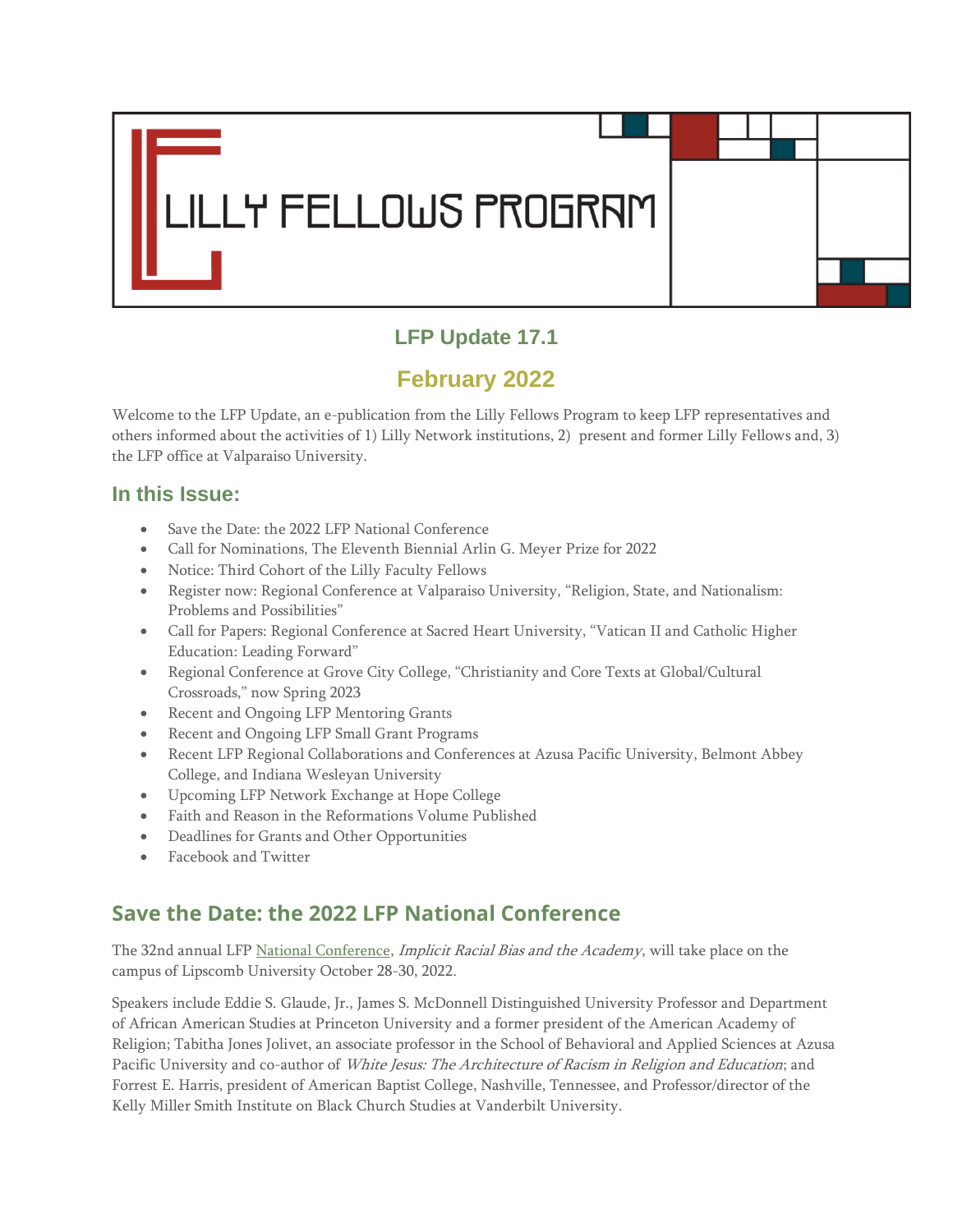Registration will open in May 2022.

The 2022 Workshop for Senior Administrators will be held at Lipscomb University in Nashville, TN on October 27-28, 2022.

### **Call for Nominations, 2022 Arlin G. Meyer Prize in Imaginative Writing**

The LFP office is now accepting nominations for the [Eleventh Biennial Arlin G. Meyer Prize,](http://www.lillyfellows.org/GrantsPrizes/2012ArlinGMeyerPrize.aspx) which for 2022 will honor works in Imaginative Writing.

The Arlin G. Meyer Prize is awarded biennially to a full-time faculty member from a college or university in the [Lilly Fellows Program National Network](http://www.lillyfellows.org/NationalNetwork/DirectoryofMemberInstitutions.aspx) whose work was published in 2019, 2020, or 2021. Work that exemplifies the practice of the Christian artistic or scholarly vocation in relation to any pertinent subject matter or literary and artistic style will be considered. The prize will be awarded in different years for works of creative imagination and for works of scholarship. The 2022 Arlin G. Meyer Prize will reward the author of a creative work that emerges from his or her practice of the vocation of the Christian creative writer, in accord with the principles and ideals of the Lilly Fellows Program. In subsequent years, the Meyer Prize will honor those who practice in the fields of non-fiction, musical performance, performance art, and visual arts.

The Prize honors the late Arlin G. Meyer, Professor Emeritus of English at Valparaiso University, who served as program director of the Lilly Fellows Program from its inception in 1991 until his retirement in 2002. The Prize of \$3000 will be awarded at the Lilly Fellows Program National Conference at Lipscomb University, October 28-30, 2022. For more information on the prize, see the [Arlin G. Meyer Prize website.](http://www.lillyfellows.org/GrantsPrizes/2012ArlinGMeyerPrize.aspx)

#### The deadline for nominations is March 1, 2022.

### **Notice: Third Cohort of Lilly Faculty Fellows**

In spring 2022, the LFP will issue a call for applications for the Third Cohort of Lilly Faculty Fellows. The [Lilly](https://www.lillyfellows.org/faculty-fellows-program/lilly-faculty-fellows-program/)  [Faculty Fellows Program](https://www.lillyfellows.org/faculty-fellows-program/lilly-faculty-fellows-program/) is for mid-career faculty leaders across the disciplines to engage the intersections of Christian thought and practice with the academic vocation. This initiative will

- refresh and enliven a sense of calling for participants as people of faith, as teachers, and as scholars;
- provide a space for creative exploration of how Christian thought and practice intersect with the academic vocation;
- provide funds for Fellows to develop and pilot Faculty Fellow programs on their own campuses.

Although the Lilly Network has in the past emphasized faculty programs in humanities and the arts, this project especially seeks applicants from STEM, social science, and professional fields. We are looking for faculty interested in creative exploration, as well as a rich disciplinary and ecumenical mix of participants. The funded campus projects will be sites for creativity and experimentation that examine, cultivate, and enliven faculty engagement with Christian thought and practice as experienced on church-related campuses.

#### You can read more about the Lilly Faculty Fellows Program [Here.](https://www.lillyfellows.org/faculty-fellows-program/lilly-faculty-fellows-program/)

### **Register now: Regional Conference at Valparaiso University, "Religion, State, and Nationalism: Problems and Possibilities"**

On April 8, 2022, [Valparaiso University,](https://www.valpo.edu/) in partnership with the Lilly Fellows Program, invites you to a special symposium, "Religion, State, and Nationalism: Problems and Possibilities." The symposium will take place in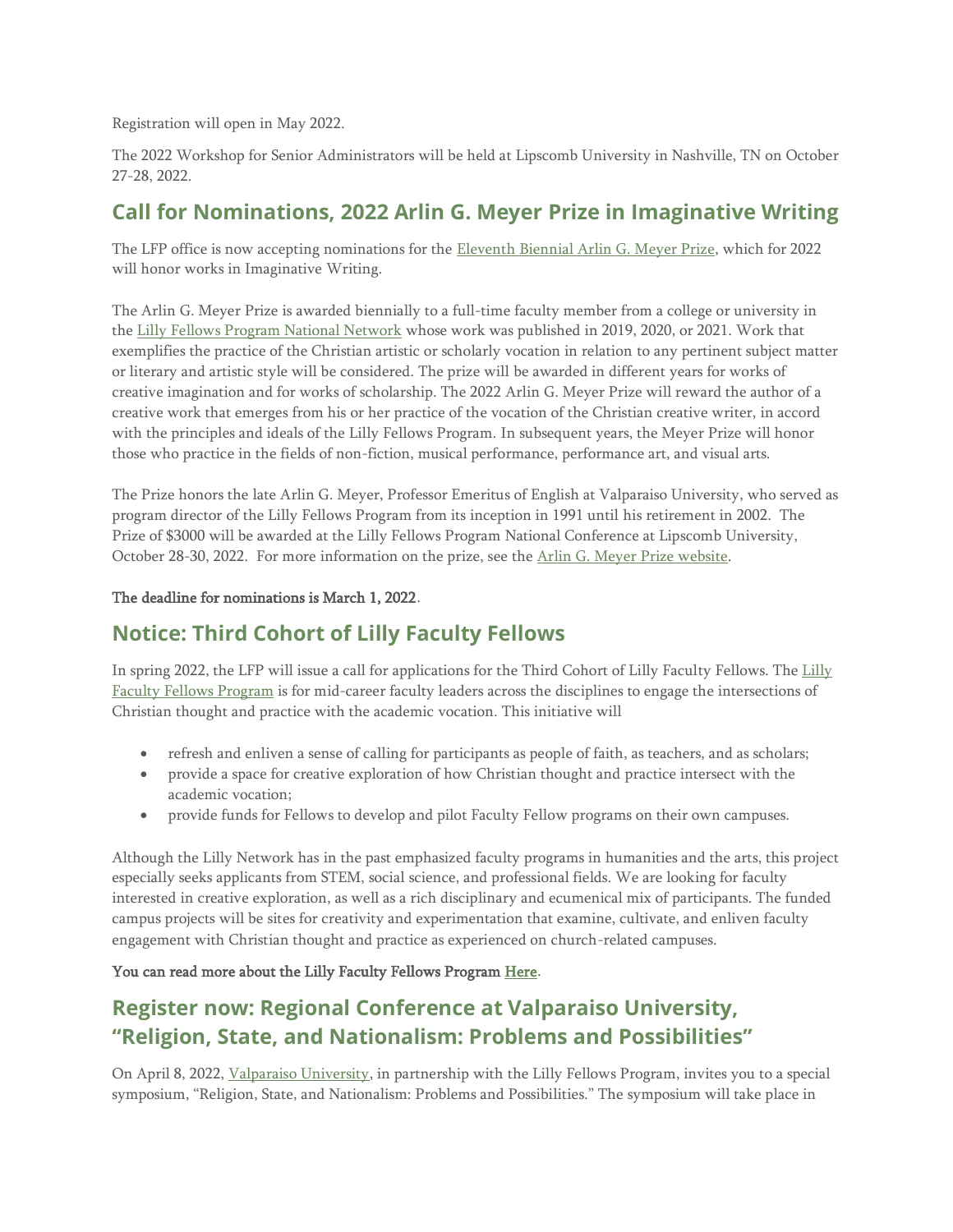three sessions, with the first focusing on problems, the second on possibilities, and the third on integrating issues of faith, nationalism, and the problems of historical memory into undergraduate curricula.

Description: Today's world is witnessing to new configurations of alliances and conflicts between religious institutions and the state. Religion is a key player in rewriting nationalist narratives that underpin state policies. In the United States, evangelical Christians influence state policies and contribute to nationalist agendas. The Orthodox Church is a leader in the resurgence of nationalism in post-Soviet Russia and the rehabilitation of the mythological past of "Holy Russia" that contributes to the state's ideological agenda. Analysts express concern that religion will fuel the flames of nationalist isolationism and increase the possibilities for international incidents of polarization, violence, and war. Critics call for the complete separation of religious organizations from the state. In some places of the world, cooperation between religious institutions and the state can become a positive force at the local and international levels. Religious leaders can consult the state and contribute to the formation of national identity that is inclusive and does not pose a threat to international peace.

#### The symposium is a hybrid event. Participants may attend in-person or via livestream.

Confirmed panelists:

Antoine Arjakovsky, Collège de Bernardins, Paris Scott Hibbard, DePaul University, Chicago Atalia Omer, [University of Notre Dame,](https://www.nd.edu/) South Bend Robert Saler, Christian Theological Seminary, Indianapolis Dorian Llywelyn, S.J., Santa Clara University Slavica Jakelic, [Valparaiso University](https://www.valpo.edu/) Timothy Larsen, [Wheaton College](https://www.wheaton.edu/) Philipp Gollner, [Goshen College](https://www.goshen.edu/) Samuel Graber, [Valparaiso University](https://www.valpo.edu/)

Registration is now open. [Click here](https://www.lillyfellows.org/events/regional-conferences/religion-state-and-nationalism-problems-and-possibilities/) for more information and to register.

## **Call for Papers: Regional Conference at Sacred Heart University, "Vatican II and Catholic Higher Education: Leading Forward"**

[Sacred Heart University](https://www.sacredheart.edu/) celebrates the 60th anniversary of the Second Vatican Council, as well as the 60th anniversary of the University's founding in the spirit of Vatican II on October 13-15, 2022. Both the first session of Vatican II and Bishop Walter W. Curtis' founding of Sacred Heart University took place during October 1962. To celebrate this landmark moment in the history of Catholic higher education and the Catholic intellectual tradition, Sacred Heart University, sponsored by a grant from the Lilly Fellows Program, and supported by the Association of Catholic Colleges and Universities, is assembling a conference of thinkers, writers, and artists who will offer deep, creative, and interpretive reflection on the impact of Vatican II on Catholic higher education. We want to examine and imagine how Vatican II can lead and move Catholic higher education forward. We want to explore how our reading and understanding of Vatican II documents, as well as the formative thinkers of Vatican II and the Catholic intellectual tradition, can deepen and expand our vision of Catholic higher education, addressing new and old challenges. We look for papers that explore, examine, and engage the importance of how we can best preserve, transmit, and cultivate the Catholic intellectual tradition and its ongoing development, moving it forward into a global, pluralistic 21st century. We invite papers that consider the importance of how our institutions of higher learning can foster a vital and robust Catholic identity and mission while at the same time embrace diversity and inclusion. We seek presentations that consider the value of the formation of our students—as intellectual spiritual, and social—at our institutions of higher education. We seek papers that promote the project of Catholic higher education into the future.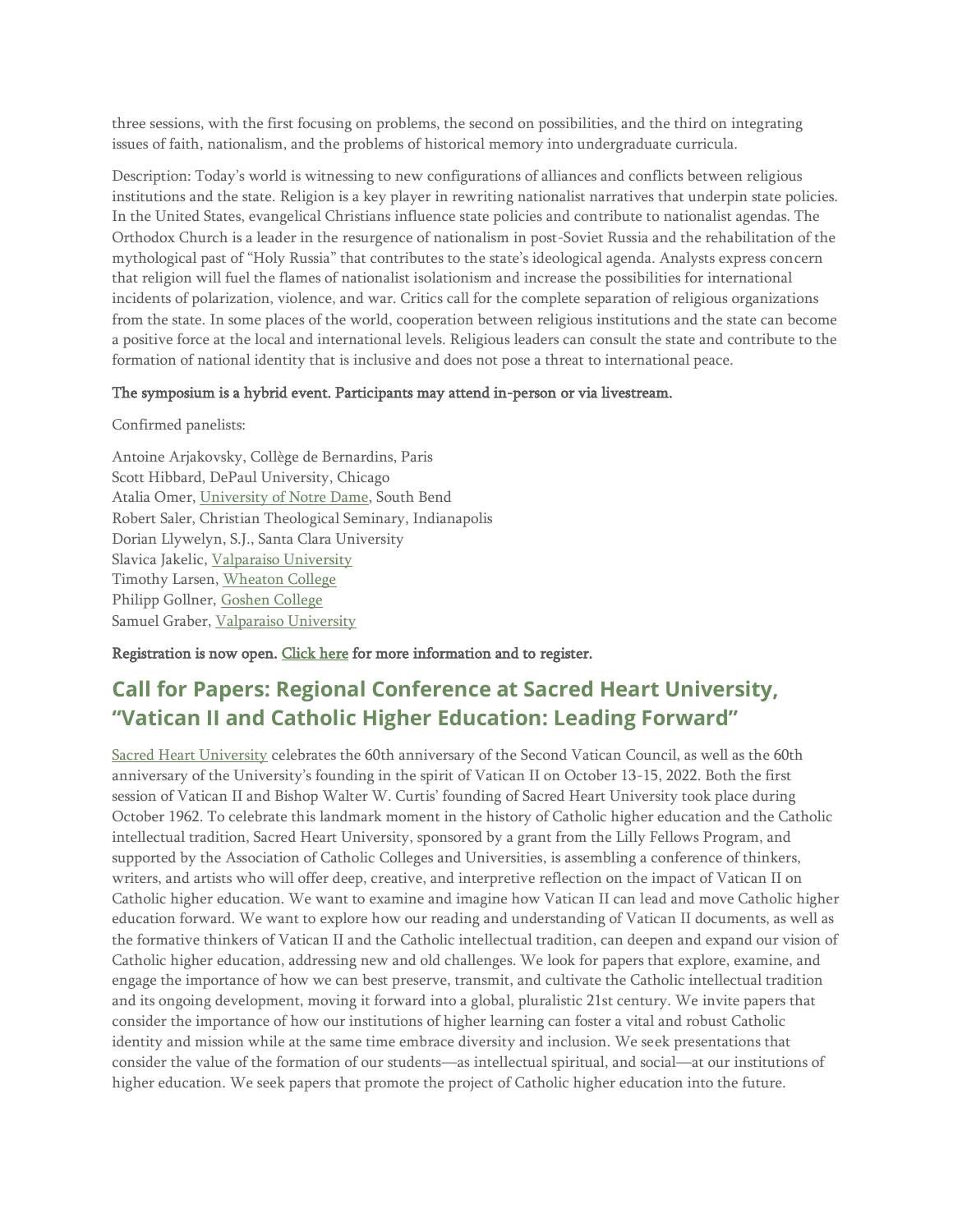Keynote Speakers:

Massimo Faggioli, [Villanova University](https://www1.villanova.edu/university.html)

Grant Kaplan, [St. Louis University](https://www.lillyfellows.org/slu.edu) Susan Reynolds, Emory University Patricia McGuire, Trinity Washington University

ABSTRACTS:

Abstracts of no more than 500 words should be sent to: SHU-VaticanIIConference@sacredheart.edu no later than Monday April 4, 2022. For more information, a conference flyer, and a full call for papers, [click here.](https://www.lillyfellows.org/events/regional-conferences/vatican-ii-and-higher-education/)

#### The deadline for submissions is April 4, 2022.

## **Regional Conference at Grove City College, "Christianity and Core Texts at Global/Cultural Crossroads," now Spring 2023**

The Grove City English Department invites participants and presenters to an in-person Lilly Fellows Program Regional Conference: "Christianity and Core Texts at Global/Cultural Crossroads," held on campus at [Grove](https://gcc.edu/)  [City College](https://gcc.edu/) in Spring 2023. The conference will feature plenary addresses by graphic novelist and artist Gene Luen Yang and scholar Dr. Susan VanZanten.

Describing the vexed position of the Christian in a postcolonial nation, Ghanaian theologian Mercy Amba Oduyoye writes, "What is specifically Christian is irresistible. But Christianity in Africa began by confusing Christianity with European culture" (Inheriting Our Mothers' Gardens 39). Christianity has often been mistaken for and sometimes presented as a purely Western phenomenon, but this has never been the case— Christian communities like the Ethiopian Church and the Saint Thomas Christians of India trace their roots back to the time of the apostles. This fact is becoming ever more apparent today as the demographic center of Western Christianity shifts eastward and southward. If, as St. Paul says, the Gospel is "a stumbling block to the Jews and foolishness to the Gentiles," then Christianity presents a challenge to the conventional wisdom of any culture or nation. Christianity is not inherently more compatible with Western culture than it is with any of the cultures of the East or the Global South. How might American scholars and American students, especially those who also find Christianity "irresistible," understand and learn from Christian thinkers and treatments of Christian communities in [these] global texts?

#### Look for a Call for Papers in Fall 2022.

### **Recent and Ongoing LFP Mentoring Grants**

[Mentoring Programs](http://www.lillyfellows.org/grants-and-prizes/mentoring/) have been among the most popular and successful of all LFP initiatives. Mentoring Programs provide funds to nurture new and junior faculty at Network institutions and strengthen the commitment of all faculty to institutional mission. Well-constructed mentoring programs encourage new faculty as well as veteran faculty to understand and share the ethos of the school, to grow to love the questions that the institution holds dear, and to consider the importance of fundamental matters concerning the relationship between higher learning and the Christian faith. Such programs also seek to renew and deepen the commitment of the whole institution and its leaders to those central intellectual and spiritual matters. To learn more about mentoring programs, see the LFP website [here.](http://www.lillyfellows.org/grants-and-prizes/mentoring/) The current deadline for the submission of applications for the 2023-2024 academic year is September 15, 2022.

In 2020-21, the LFP National Network Board awarded Mentoring Program grants for the 2021-22 academic year to [Loyola Marymount University](https://www.lmu.edu/) and [Mount St. Mary's University](https://www.msmu.edu/).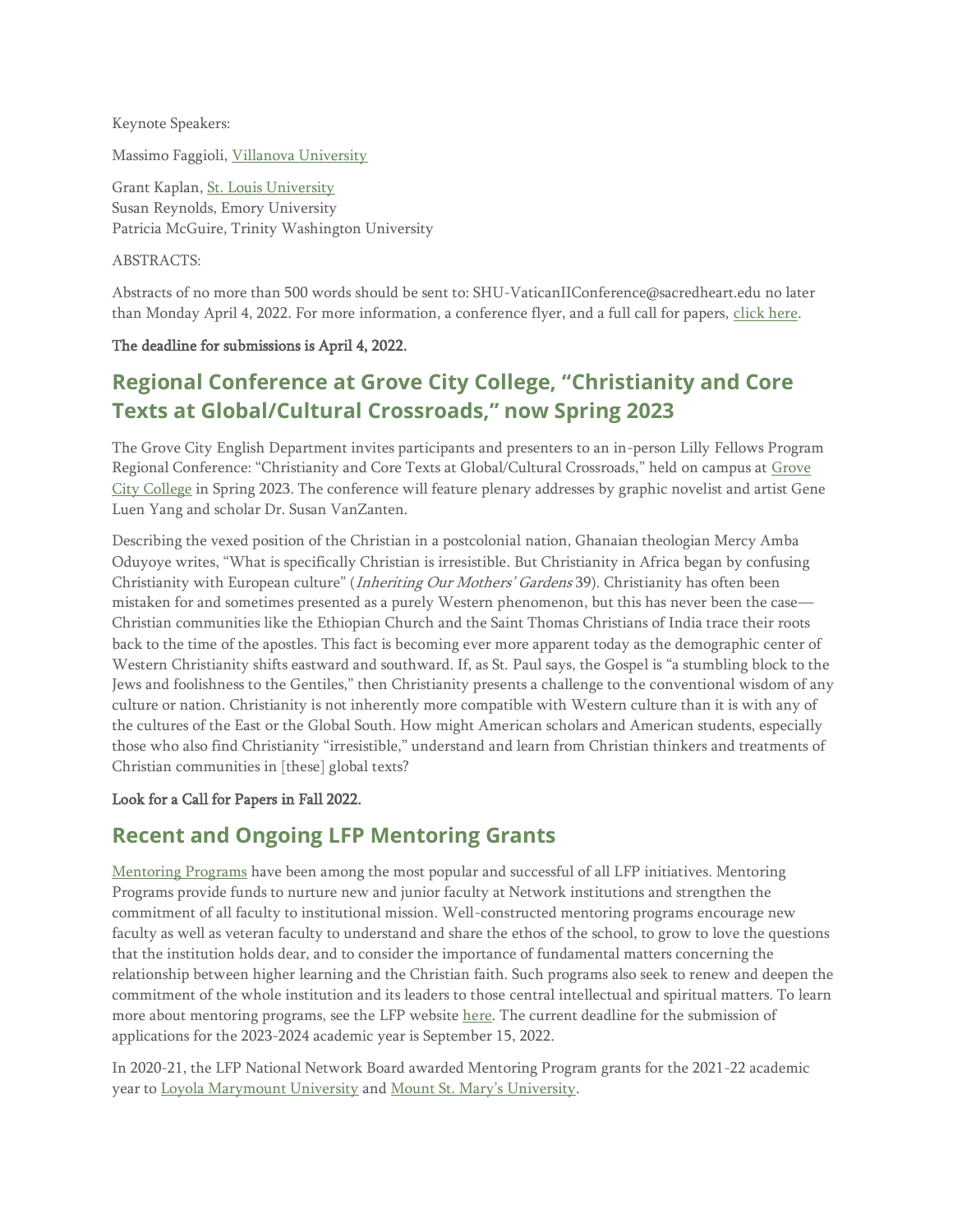### **Recent and Ongoing LFP Small Grant Programs**

The Lilly Fellows Program National Network invites Network institutions to apply for [small grants](http://www.lillyfellows.org/grants-and-prizes/small-grants/) of \$3000 to stimulate conversation about church-related higher education and church-related mission on their campuses or among church-related institutions in close proximity to each another. The LFP hopes these grants will extend and strengthen the LFP's national conversation about church-related higher learning and mission within and among our network campuses. The Small Grant program is designed to fund new programs on network campuses rather than supplement ongoing ones. The current deadline for the submission of applications for the 2023-2024 academic year is September 15, 2022.

In 2020-21 the LFP National Network Board awarded Small Grants for the academic year 2021-22 to [East Texas](https://www.lillyfellows.org/etbu.edu)  [Baptist University,](https://www.lillyfellows.org/etbu.edu) [Northwest Nazarene University,](https://www.lillyfellows.org/nnu.edu) [McMurray University,](https://www.lillyfellows.org/mcmurray.edu) [Saint Xavier University,](https://www.lillyfellows.org/sxu.edu)  and [University of Pikeville.](https://www.lillyfellows.org/upike.edu)

You can learn more about recently completed small grants [here.](https://www.lillyfellows.org/grants-and-prizes/small-grants/)

## **Recent LFP Regional Collaborations and Conferences at Azusa Pacific University, Belmont Abbey College, and Indiana Wesleyan University**

On May 25, 2021, [Azusa Pacific University](https://www.lillyfellows.org/apu.edu) hosted a full-day virtual conference entitled "Reckoning and Reimagining: Envisioning a Faithful Presence in the Liberal Arts" to gather a diverse, interdisciplinary group of Christian scholars, clergy, religious leaders, and students to discuss timely issues of reckoning and reimagining. The conference offered insights, theory, and research to inform an understanding of a robust response to the global enduring impacts of COVID-19, including reimagining the liberal arts through the general education curricular revision and other initiatives. The conference supported institutions from the regional Lilly Network and beyond to participate in panels of faculty and students working together to address the concepts of decolonization, mindfulness, equity, and action in Spring 2021. Panelists shared strategies, curricular innovations, and innovative research in response to COVID-19, the perceived resurgence in overt xenophobia and racism, and how this impacts liberal arts curricula. This conference was envisioned to address four session tracks, or content areas: economics, socio-politics, healthcare, and racial tensions in relation to the Christian faith. Presentations and outcomes from the conference, including recommendations synthesized from these collaborations directed toward the implementation of more just, inclusive, and equitable curricula, are being disseminated among the participants and others in the Lilly Network. Videos from this conference are available [here.](https://www.youtube.com/channel/UCQnWKWG1atLktP4XMGdduRw/videos)

On September 10-11, 2021, [Belmont Abbey College](https://belmontabbeycollege.edu/) hosted a conference dedicated to examining intellectual and cultural "Crises in the Modern West: The Drama of Atheist Humanism." Over 100 faculty and student participants from nine area campuses focus on contemporary authors who have penetrating insights into such crises as well as authors of "great books" of the Western tradition. The conference included seminars involving close reading and Socratic dialogue, which enabled students to experience a pedagogy centered on communal encounters with great authors serving as their teachers. Participating faculty had the opportunity to learn about or hone their practice of this pedagogy.This conference also provided an opportunity for faculty to connect with regional colleagues from church-related colleges and universities who are interested in discussing great texts and fundamental human questions.

On August 11-12, 2021, [Indiana Wesleyan University](https://www.lillyfellows.org/iwu.edu) used small grant funds to convene the Wesleyan Education Council at [Houghton College](https://www.lillyfellows.org/houghton.edu) in Houghton, NY, to address issues related to the mission, purpose, and value of Wesleyan Higher Education and allow for further collaboration among these institutions, and the opportunity to chart the future. Topics included: articulating the shared mission of the Wesleyan higher education institutions in light of denominational priorities; the value proposition of Wesleyan Higher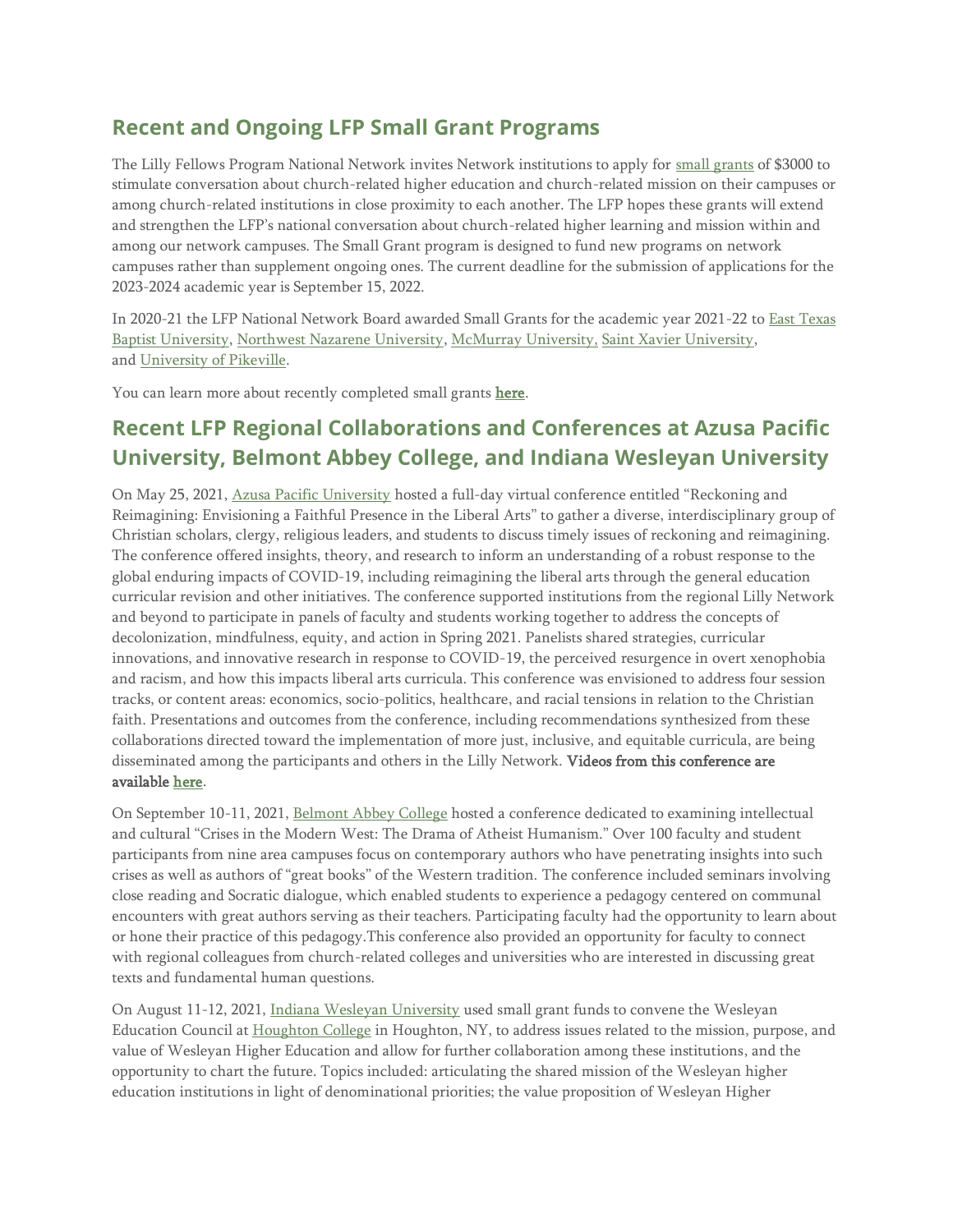Education, hindrances to enrollment, mutual support among Wesleyan institutions; equipping students to be Christians who influence their workplaces and integrate their faith; and increasing effectiveness and efficiency of the institutions to result in lower costs for attendance.

#### Description and Guidelines for Hosting a [Regional Conference or Collaboration](http://www.lillyfellows.org/grants-and-prizes/regional-conferences/)

[Regional Collaboration and Conferences Grants](http://www.lillyfellows.org/grants-and-prizes/regional-conferences/) represent a flexible category of programs that encourage examination of topics of special significance to faculty, administrators, and students at a particular institution or group of institutions, or matters of special intellectual concern to faculty and others in Christian higher education. The focus, character, and constituency of the conference, collaboration, or workshop may vary to suit the needs of the applicant, within the general guidelines listed above. Previous successful conferences, collaborations, and workshops have focused on issues facing schools in a particular region, topics of current debate among faculty at a particular school, student life issues, graduate student matters, various theological or denominational traditions in higher education, an array of topics in liberal and professional education, and issues of civic and public concern to the Christian intellectual community. The Deadline for applications to host a Regional Collaboration or Conference in the 2023-2024 academic year is September 15, 2022. For more information, [click here.](http://www.lillyfellows.org/grants-and-prizes/regional-conferences/)

Please Visit our ["Upcoming Events"](https://www.lillyfellows.org/events/regional-conferences/) menu for future Regional Conferences. Many will be scheduled for 2022- 2023 as restrictions on travel ease.

### **Upcoming LFP Network Exchange Program at Hope College**

[Network Exchange Programs](https://www.lillyfellows.org/grants-and-prizes/network-exchange/) allow Network institutions to showcase distinctive, signature projects, institutes, or curricula that highlight the Christian or church-related characteristics of their schools. They provide for an extended visitation by faculty and leaders from other Network colleges, allowing close observation and study of the pertinent program, so that other institutions might learn from the host institution's experience and perspectives.

Any established and distinctive institution, program, or curricular emphasis that especially promotes the college or university's mission and Christian character may be an appropriate focus for a Network Exchange. These may be programmatic initiatives like core programs, honors programs, interdisciplinary programs, or capstone courses. Or they might take the form of research or study institutes, international experiences, co-curricular programs, off-campus study centers, or service learning programs.

A Network Exchange program may be funded for \$25,000. The next deadline for applying for a Network Exchange in the 2023-2024 academic year is September 15, 2022. [Click here for more information about](http://www.lillyfellows.org/grants-and-prizes/network-exchange/)  [submitting a proposal.](http://www.lillyfellows.org/grants-and-prizes/network-exchange/)

On March 6-9, 2022, [Hope College](https://www.lillyfellows.org/hope.edu) is hosting a Network Exchange to present "Hope College Big Read: Literature Connecting Campus and Community." The workshop will be attended by 13 faculty members and administrators from Lilly National Network institutions. It will use the "Big Read Lakeshore" as an entry point in exploring the intersections between literature, campus, and community engagement and faith commitment. The NEA Big Read Lakeshore is an annual month-long, community-wide reading program. In collaboration with area schools, libraries, non-profit organizations and businesses, the Big Read offers more than 50 events and book discussions, and regularly involves 12,000 participants of all ages. During the course of their visit to Hope, the workshop participants will interact with program teachers, librarians and students; and contribute to breakout conversations on related topics and share perspectives and ideas from their home institutions. Topics will include articulating faith-based approaches to studying and discussing literature; aligning institutional missions and program goals; sharing best practices around program implementation and community partnerships; and conducting research and scholarship related to the programs.